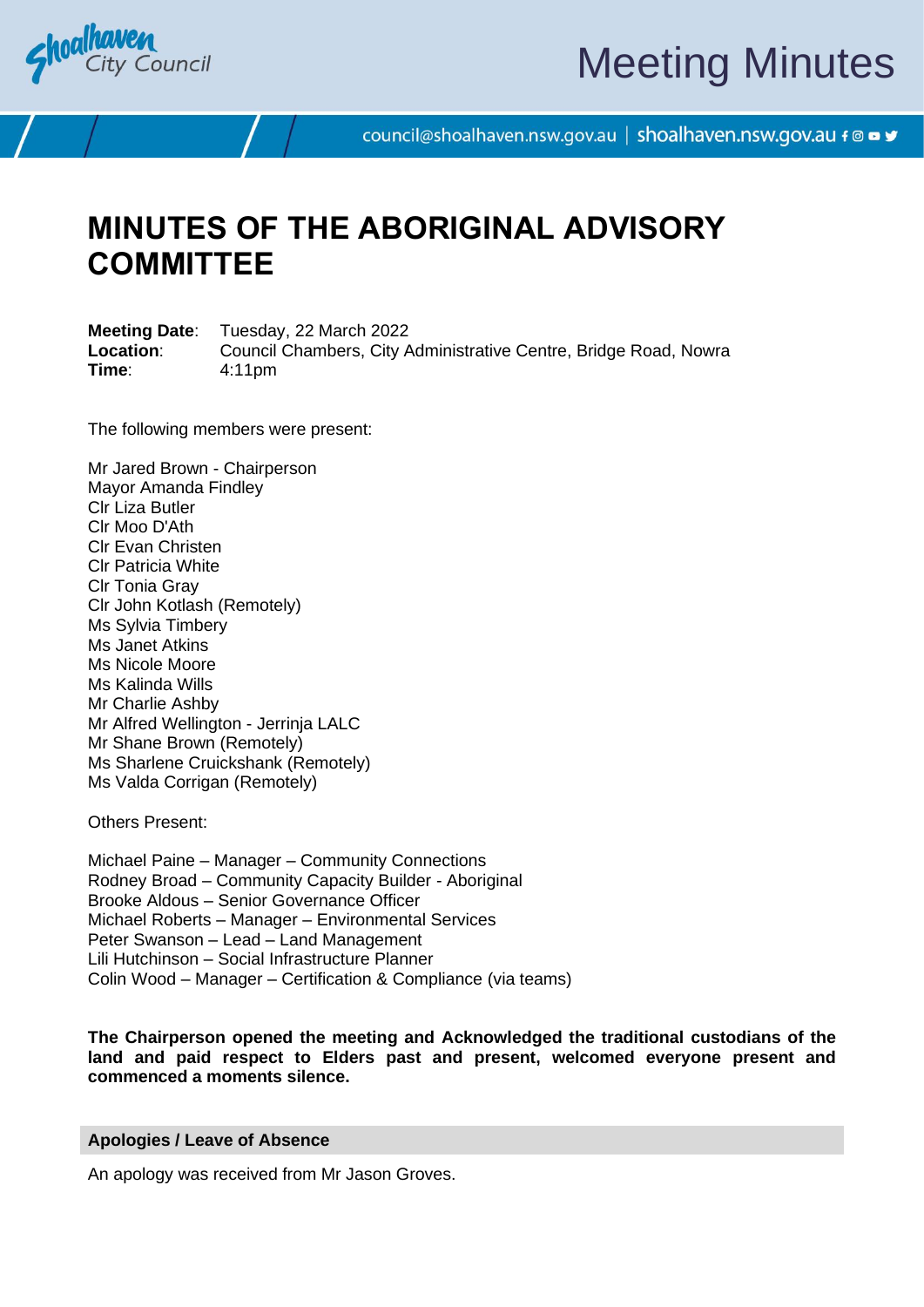

#### **Confirmation of the Minutes**

**RESOLVED** (Sylvia Timbery / Sharlene Cruickshank)

That the Minutes of the Aboriginal Advisory Committee held on Monday 25 October 2021 be confirmed.

CARRIED

#### **Declarations of Interest**

Nil

#### **PRESENTATIONS**

**AA22.1 Presentation by City Lifestyles - Overview of the Aboriginal Advisory Committee HPERM Ref:** 

Mr Rodney Broad – Community Capacity Builder – Aboriginal provided a presentation in relation to:

- Overview of the Aboriginal Advisory Committee
- Terms of Reference
- Strategic Plan
- Relevant Policies and Procedures
- Overview of what is Operational / within the Committees/Boards interest / clarification of appropriate recommendations under the Committees/Boards delegation

#### **AA22.2 Presentation - Governance - Brief Induction HPERM Ref:**

**D22/78510**

**D22/78489**

Ms Brooke Aldous – Senior Governance Officer provided a presentation in relation to the Code of Conduct:

- Code of Conduct
- Code of Meeting Practice
- Delegations
- Declaration of Interests

#### **REPORTS**

| AA22.3 | Notification of Council Resolution - Aboriginal Advisory | <b>HPERM Ref:</b> |
|--------|----------------------------------------------------------|-------------------|
|        | <b>Committee Re-establishment</b>                        | D22/87478         |

#### **Recommendation (Item to be determined under delegated authority)**

That the Aboriginal Advisory Committee receive the Notification of Council Resolution – Aboriginal Advisory Committee Re-establishment report for information.

#### **RESOLVED** (By consent)

That the Aboriginal Advisory Committee receive the Notification of Council Resolution – Aboriginal Advisory Committee Re-establishment report for information.

CARRIED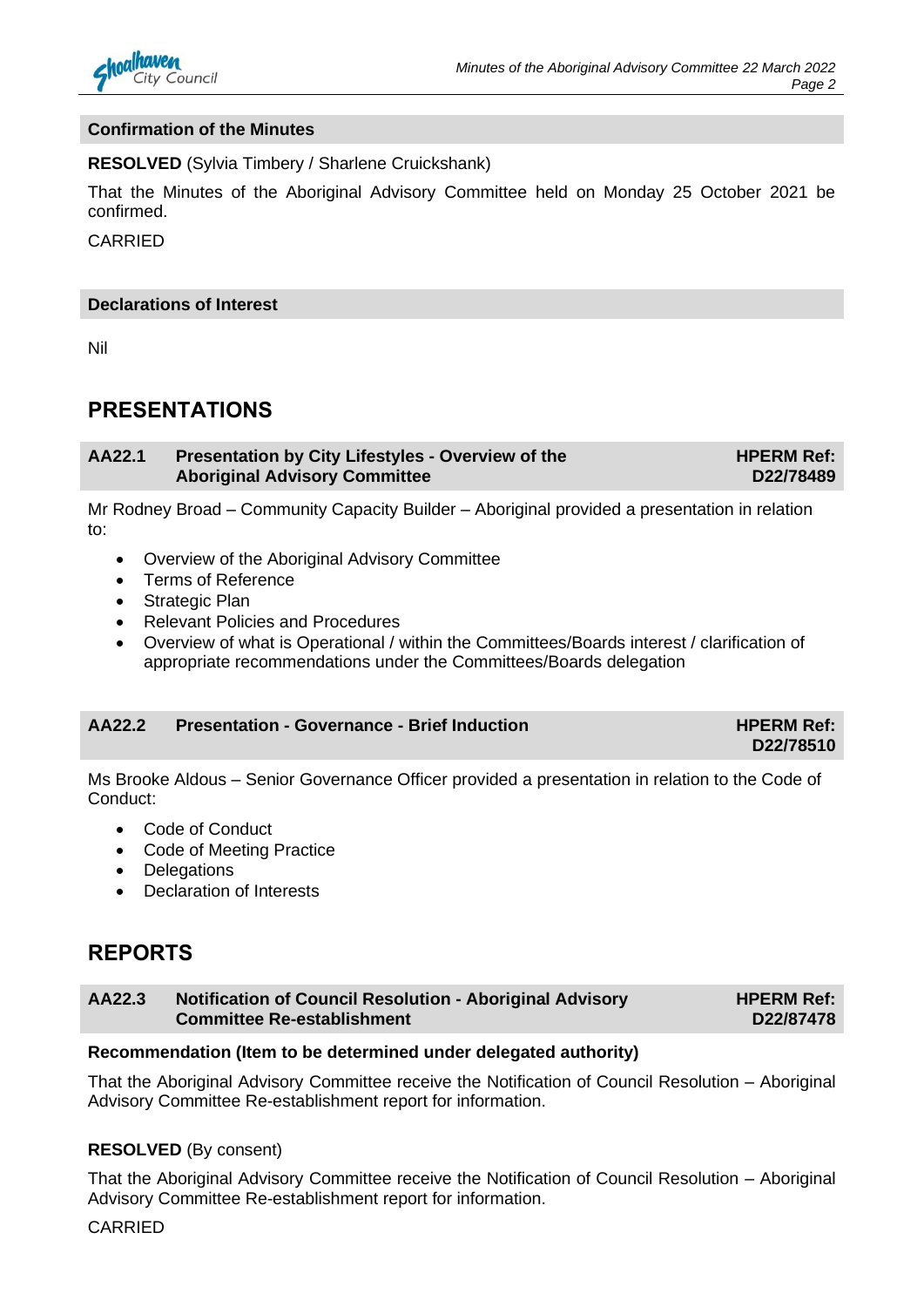

#### **AA22.4 Aboriginal Advisory Committee Representative on Shoalhaven Arts Board**

**HPERM Ref: D22/103589**

The Committee discussed the Arts Board membership position and it was suggested that the position be open to a member of the community who may have expertise in their field.

#### **Recommendation**

That the Aboriginal Advisory Committee appoint (insert name), as the new representative on the Shoalhaven Arts Board, as a designated Aboriginal Local Member for the term of membership, being four (4) years, in accordance with the Shoalhaven Arts Board Terms of Reference.

#### **RECOMMENDATION** (Nicole Moore / Clr Butler)

That:

- 1. Council request the Shoalhaven Arts Board conduct a public EOI process for the position of Aboriginal Representative on the Shoalhaven Arts Board, for the term of membership, being four (4) years, in accordance with the Shoalhaven Arts Board Terms of Reference.
- 2. A report be submitted back to the Aboriginal Advisory Committee (AAC) on the outcome of the EOI process for endorsement.

#### CARRIED

| AA22.5 | <b>Boongaree Reconciliation Garden - Project Update and</b> | <b>HPERM Ref:</b> |
|--------|-------------------------------------------------------------|-------------------|
|        | <b>Request for Further Concept Design Guidance</b>          | D22/54726         |

#### **Recommendation (Item to be determined under delegated authority)**

That the Aboriginal Advisory Committee:

- 1. Are informed of the background and current status of the Boongaree Reconciliation Garden project.
- 2. Participate in discussion with Council staff and provide advice for the concept design of a Reconciliation Garden at Boongaree.
- 3. Nominate representatives to include in the project stakeholder group that the committee believes would add cultural value and depth to this project.

#### **RESOLVED** (Kalinda Wills / Sylvia Timbery)

That the Aboriginal Advisory Committee:

- 1. Are informed of the background and current status of the Boongaree Reconciliation Garden Project.
- 2. Participate in discussion with Council staff and provide advice for the concept design of a Reconciliation Garden at Boongaree.
- 3. Nominate Jared Brown and the Community Capacity Builder Aboriginal as representatives (and connection between the AAC Members) to be included in the Project Stakeholder Group that the Committee believes would add cultural value and depth to this project.

CARRIED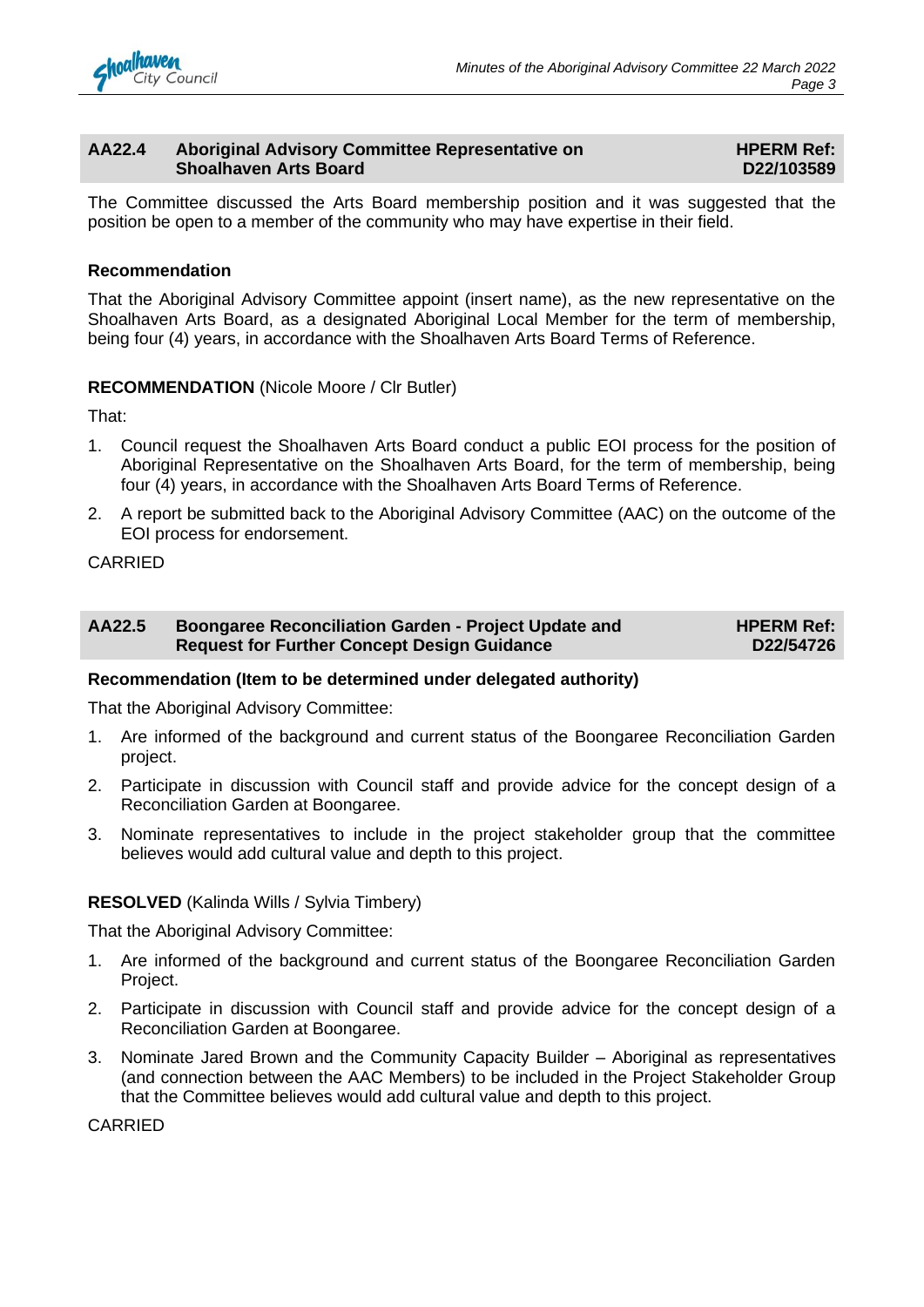#### **AA22.6 Aboriginal Advisory Committee Membership Audit and Expression of Interest Report.**

#### **HPERM Ref: D22/87556**

#### **Recommendation (Item to be determined under delegated authority)**

That the Aboriginal Advisory Committee

- 1. Accept the audit of membership of the AAC conducted by Council staff.
- 2. Accept the notification of 4 vacant community membership positions:
	- a. Patricia Lester
	- b. Leonie Ebzery
	- c. Natalie Lloyd
	- d. Kalinda Wills
- 3. Support the Expression of Interest to be conducted to fill the 4 vacant community membership positions.
- 4. Accept the re-nomination of expired members to sit for another term on the Committee
	- a. Janet Atkins
	- b. Sylvia Timbery
	- c. Shane Brown
- *5.* Nominate a member of the Committee to be the committee representative on the assessment panel for the next round of the EOI – *Name of Community Member to be inserted at the meeting.*

#### **RESOLVED** (Charlie Ashby / Sharlene Cruickshank)

That the Aboriginal Advisory Committee:

- 1. In relation to Membership Audit, staff conduct formal consultation/notification with all members regarding clarification of membership including their preferred meeting times;
- 2. Accept the re-nomination of expired members to sit for another term on the Committee, noting that all members will be formally contacted regarding membership:
	- a. Janet Atkins
	- b. Sylvia Timbery
	- c. Shane Brown

CARRIED

#### **AA22.7 Aboriginal Advisory Committee Action Table Update - March 2022 HPERM Ref: D22/97040**

Michael Paine – Manager – Community Connections addressed the meeting in relation to matters on the Action Table, the following comments were made:

AA19.6 – Community Capacity Builder – Aboriginal will liaise with Social Infrastructure Team, who hold the Plaques and Memorials Policy, there is a sign ready to be installed at Greenwell Point, however, staff are waiting for feedback from Jerrinja LALC. Action to remain open.

AA19.18 – Ongoing Action

AA21.17(part3) – Michael Roberts – Manager Environmental Services addressed the meeting and advised that, staff have put in a Capital Bid to prepare a Plan of Management. New Action Item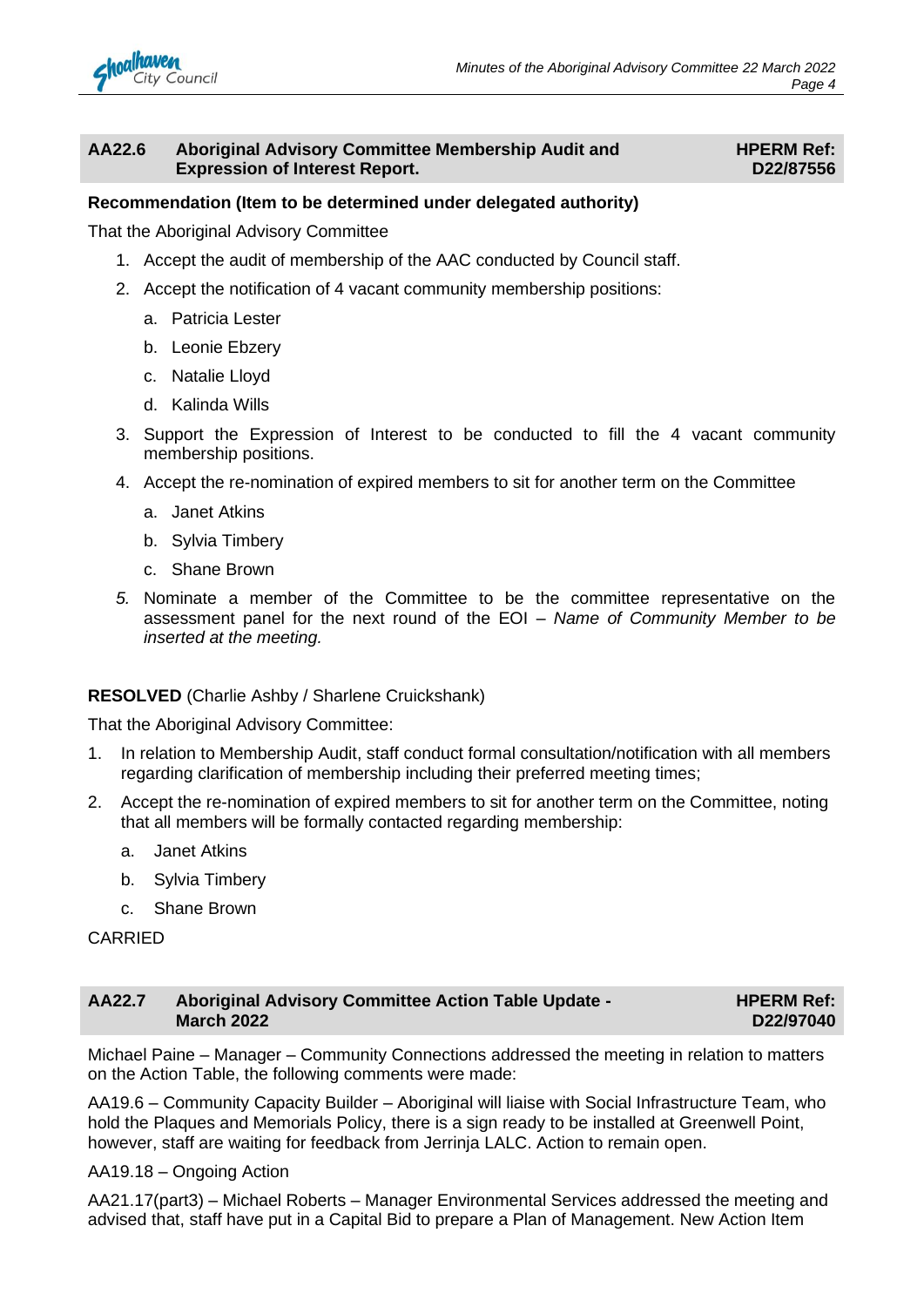

#### see AA22.8.

AA21.18 – Council staff are awaiting receipt of the LALC's EOI. Once received Council staff will distribute to the wider community.

AA21.19 – Capacity Builder Aboriginal will continue to reach out to Nowra LALC

#### **Recommendation (Item to be determined under delegated authority)**

That the Aboriginal Advisory Committee accept and receive the Update on Actions report for information.

#### **RESOLVED** (By consent)

That the Aboriginal Advisory Committee accept and receive the Update on Actions report for information.

CARRIED

### **GENERAL BUSINESS**

#### **AA22.8 Additional Item - Budget Bid Plan of Management for Cullunghutti**

During the Action Table Item AA21.17 a discussion was held in relation to Cullunghutti and the need for Budget in order to develop a Plan of Management.

It was suggested that following Councillors becoming more informed on the history of this matter, a Working Group be established.

#### **RECOMMENDATION** (Clr D'Ath / Clr White)

That:

- 1. Council consider the Capital Operational Budget request of \$50,000 to resolve issues with respect to Cullunghutti and do so through the next quarterly review.
- 2. A formal discussion between Jerrinja LALC, NPWS and elected Council be organised, with regard to issues around Cullunghutti Plan of Management.
- 3. The Aboriginal Advisory Committee and Councillors be provided with a copy of the "Cullunghutti: The Mountain And It's People 'A documentary listing of Cullunghutti Mountain from 1770 to 1920 a report for the community' – Produced for the Office of Environment and Heritage (Nowra) in April 2013" written by Kate Waters. Noting the budget implication of approximately \$800 to be taken from the Community Connections Budget.

CARRIED

#### **The following matters were raised in General Business:**

- A question was raised in relation to the invitations and attendance of the last NAIDOC Awards. Staff advised that due to COVID-19 the numbers were kept at a minimum. The next Awards will be hosted by Wollongong. Council allocates a budget for NAIDOC and other Cultural events/programs.
- A question was raised regarding if Councillors receive Cultural Training as part of their Induction Program? Staff confirmed that Councillors will receive the training as part of their Induction program.